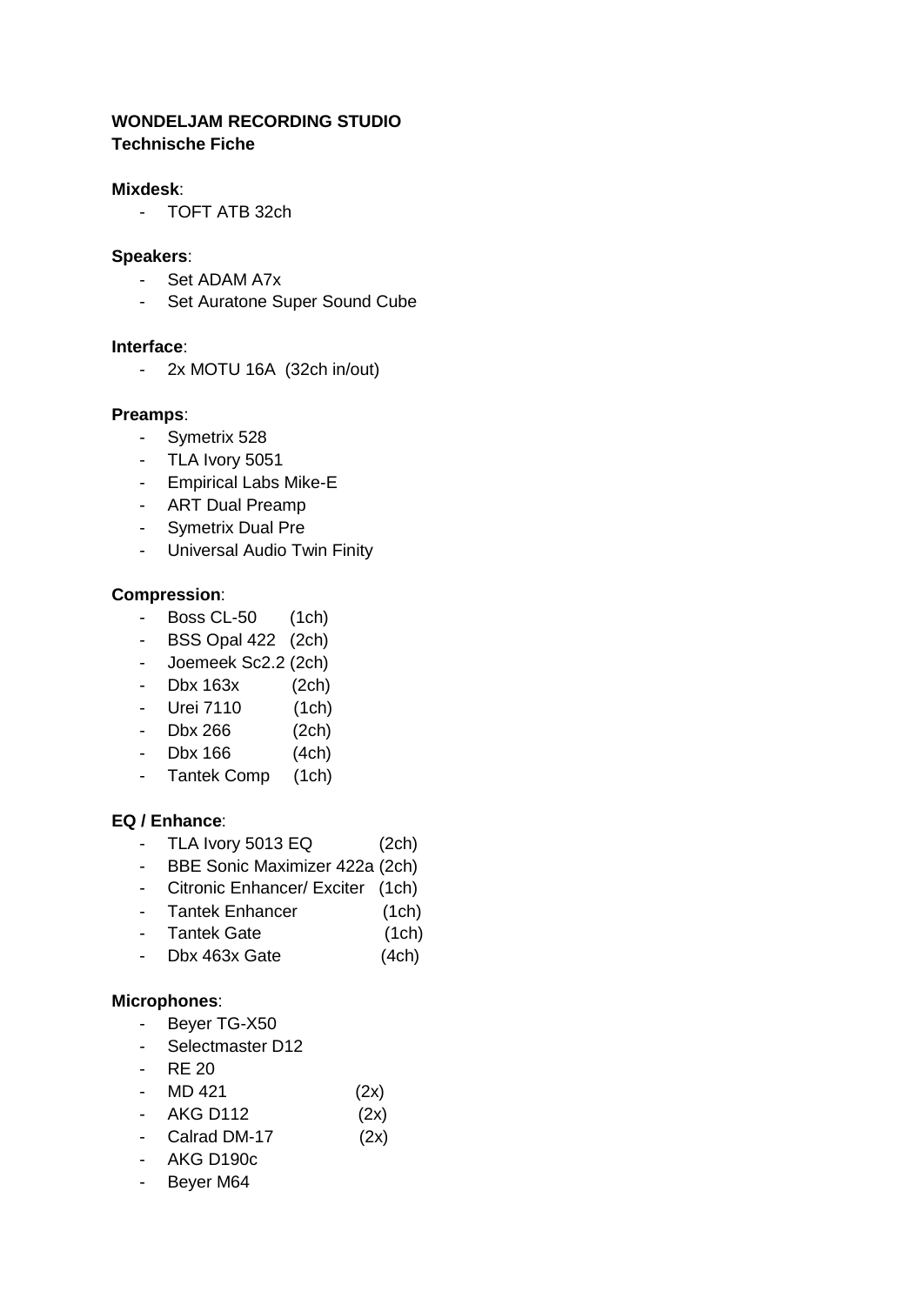- Telefunken TD21
- AKG C214 set
- Aston Spirit
- SM58 (2x)
- SM58 Beta
- SM57 (4x)
- Sennheiser e604 (2x)
- Sennheiser Blackfire 504 (2x)
- Studio Projects B3 (2x)
- Sontronics Halo
- Sontronics STC-1S (2x)
- T.bone RB500 (2x)
- AKG C2000 (2x)
- YU Brother Stereo Mic
- Oktave Sovjet Mic (2x)
- MD 441 (2x)
- T.bone Tube Mic

## **Software**:

- Reaper
- Cubase
- FL Studio
- Wavelab

## **Plugins**:

- Waves
- Sound Toys
- Universal Audio
- Native Instruments

## **Backline**:

Drum

- TAMA Imperial Star
- Sonor Swinger

### Amps

- Dynacord Favorit II
- National FET Transistor
- Ashdown Electric Blue 180
- Evans Bass Amp
- Fender Vaporizer
- Fender Acoustasonic 30
- Marshall Valvestate 80V

**Guitar** 

- Ibanez 5 string Bass
- Fender Telecaster USA
- Gibson Les Paul Classic
- Bass Gretch
- 12 string Eko